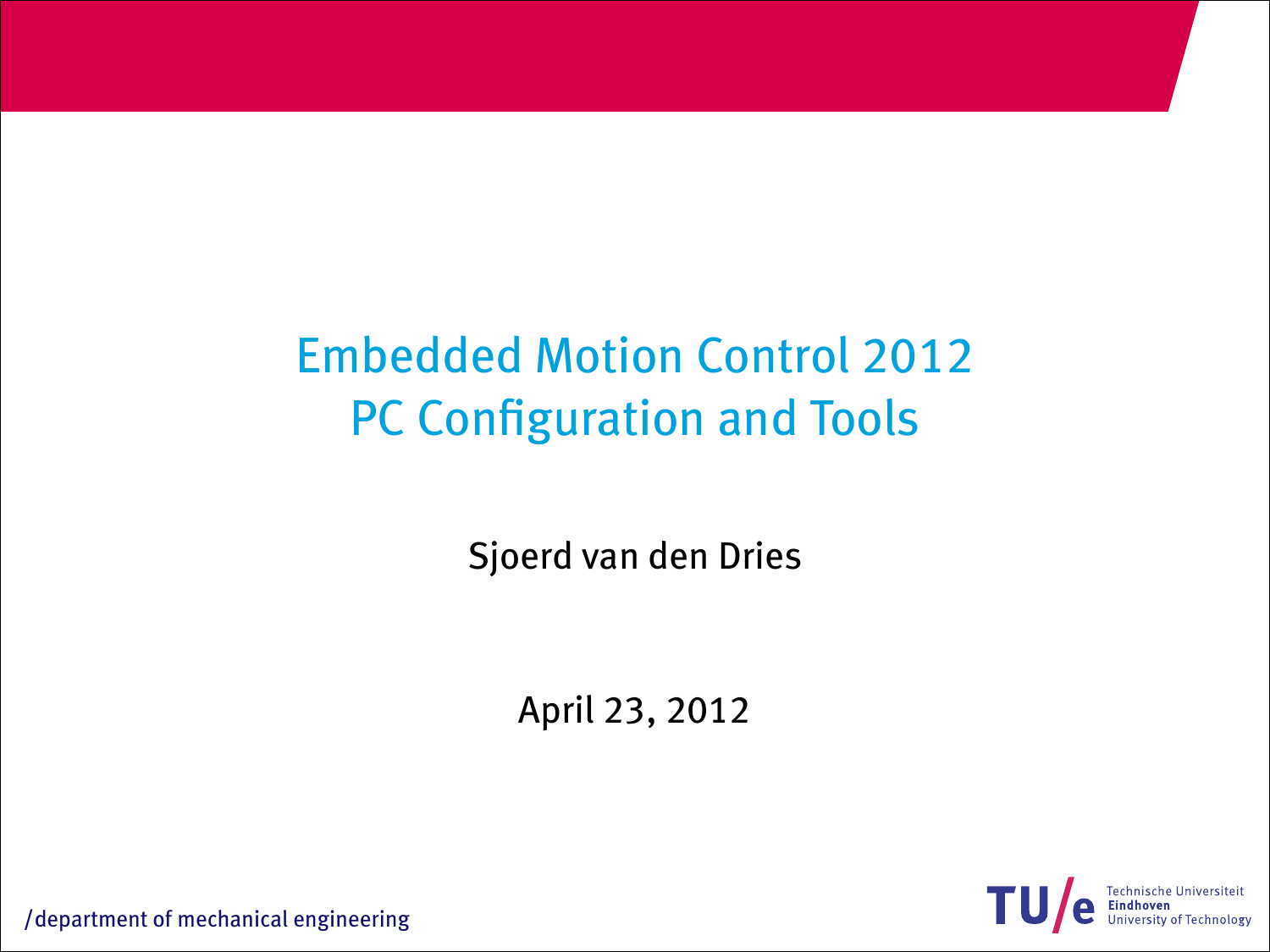- $\blacktriangleright$  Ubuntu
- $\triangleright$  C++
- $\triangleright$  Robot Operating System (ROS)
- $\blacktriangleright$  Eclipse
- $\triangleright$  Subversion (SVN)
- $\blacktriangleright$  Wiki

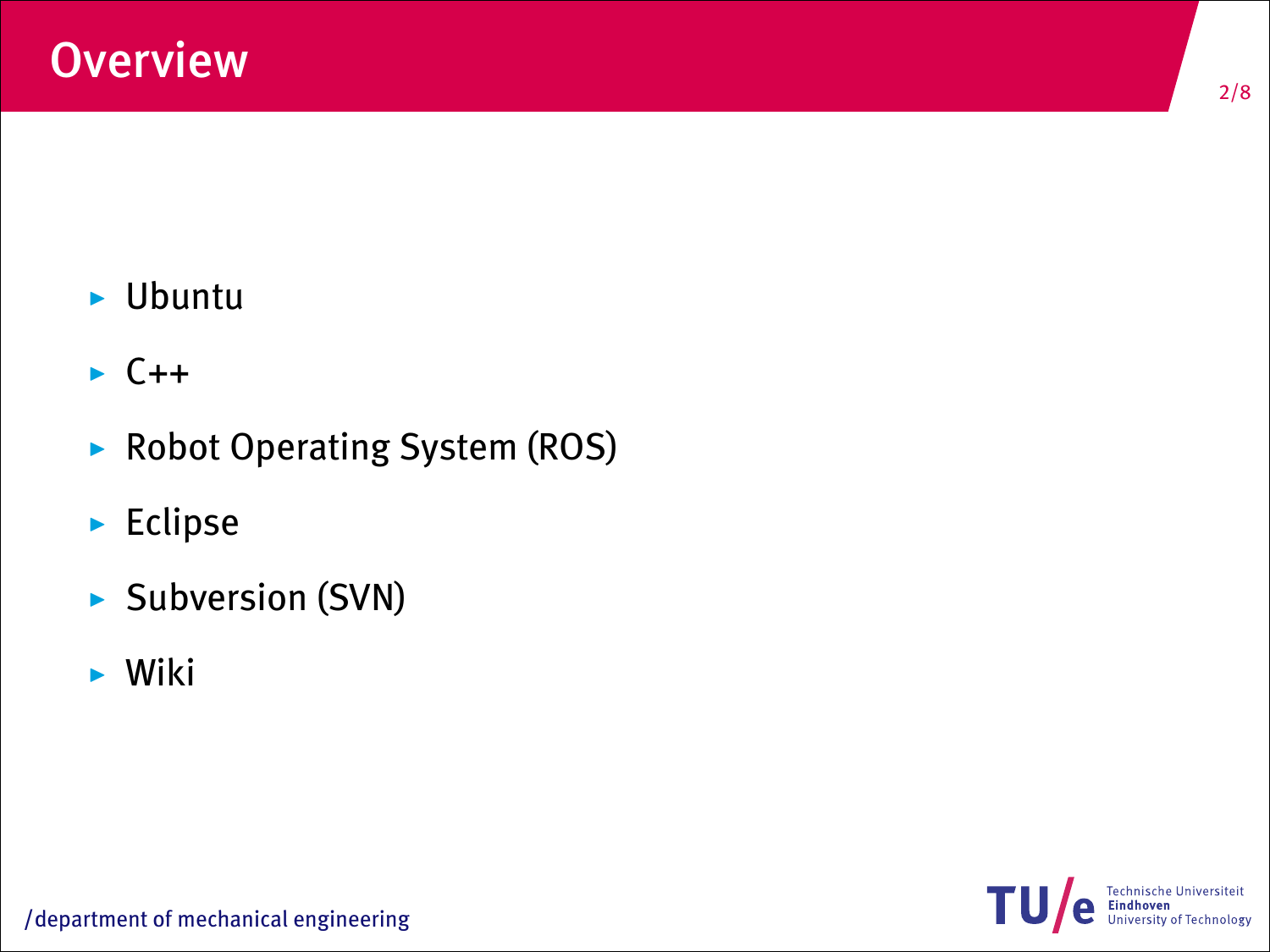- $\blacktriangleright$  Linux-based operating system
- $\triangleright$  Use version 10.04 (Long Term Support release)
- $\rightarrow$  32- and 64-bit
- Easy dual boot installation with  $e.g.,$  Windows
- Download: www.ubuntu.com
	- Any problems?  $\rightarrow$  Check the wiki.
	- No info?  $\rightarrow$  Ask the ICT Servicedesk or mail us.

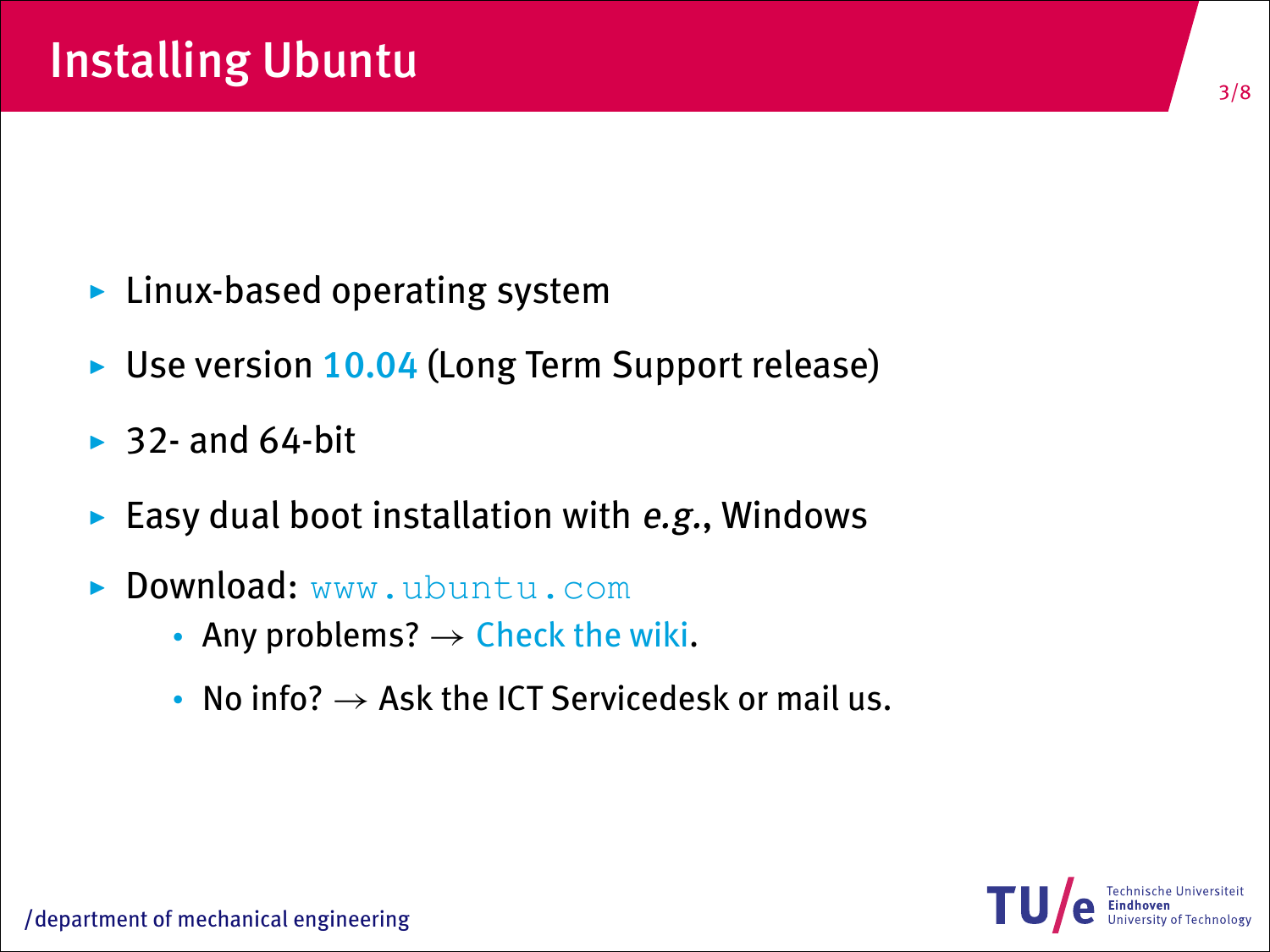## C++ and ROS

#### $\cdot$  C++

- Programming language
- Object-oriented C
- Many good tutorials available, e.g.:
	- http://www.cplusplus.com/doc/tutorial

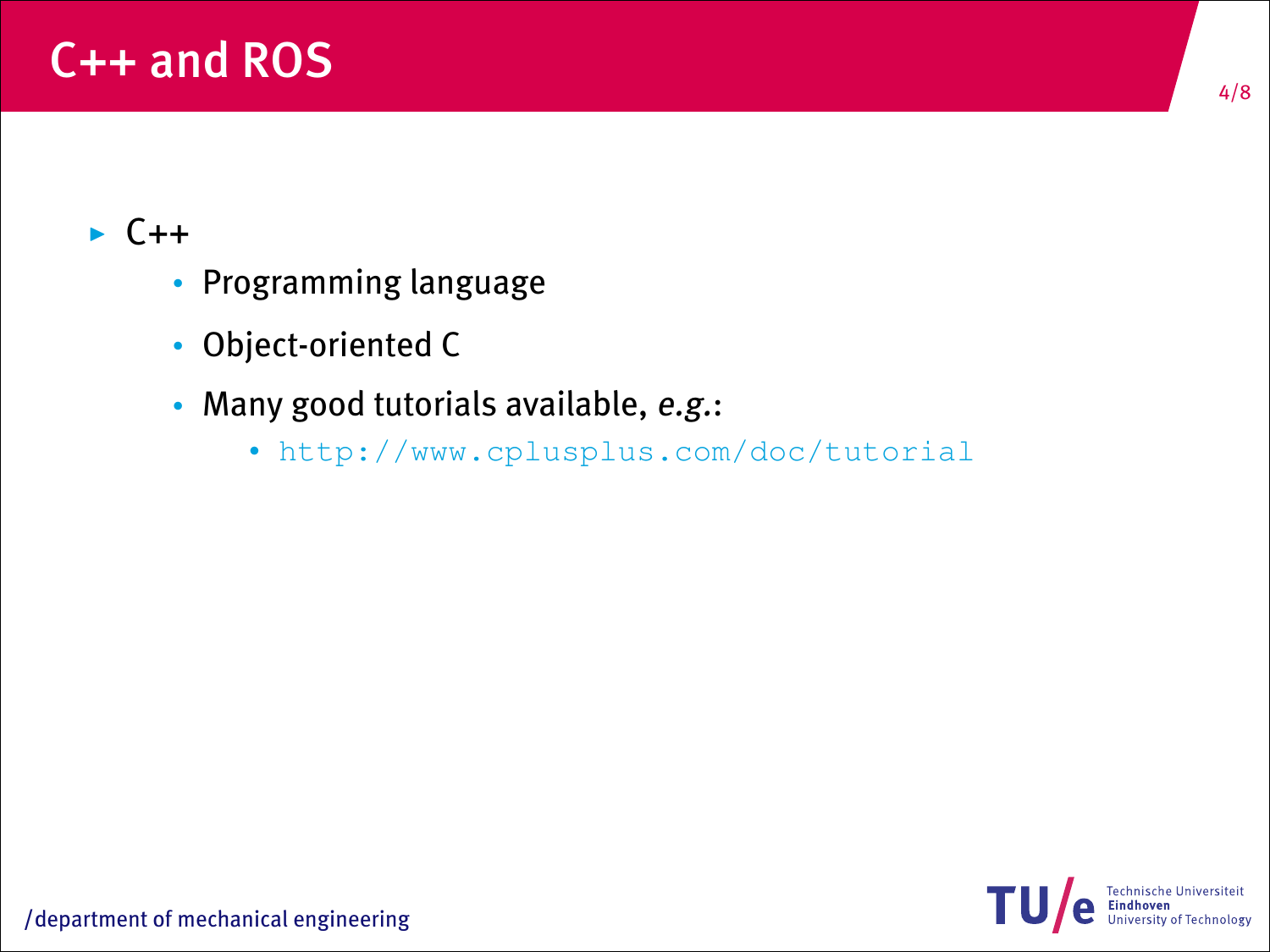## $C_{++}$  and ROS

#### $\cdot$  C++

- Programming language
- Object-oriented C
- Many good tutorials available, e.g.:
	- http://www.cplusplus.com/doc/tutorial

#### $\blacktriangleright$  ROS

- Robot Operating System
- Open-source software framework
- Communication and management, libraries
- Different languages:  $C_{++}$ , Python, Java, Lisp, Prolog, ...

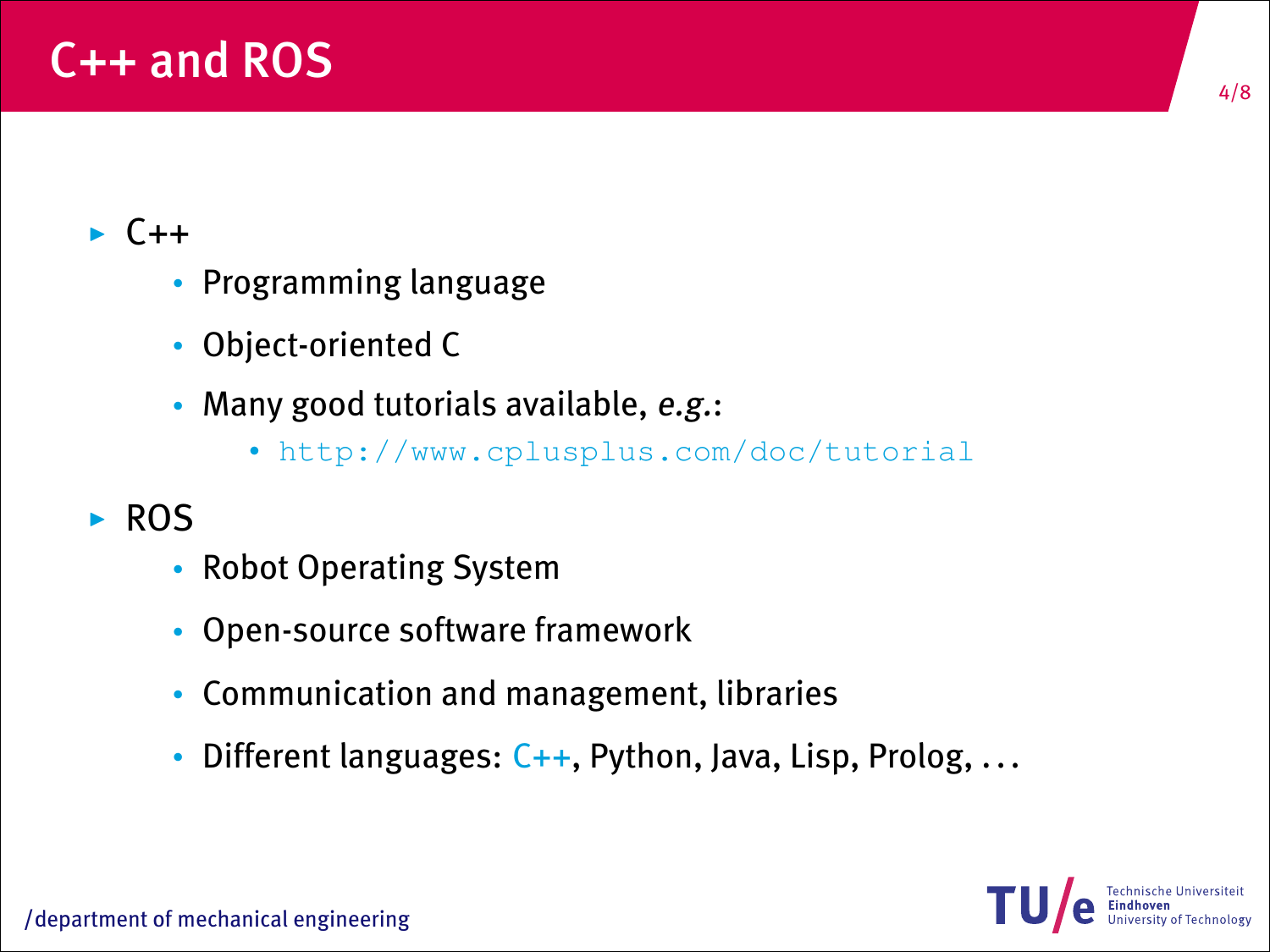- Integrated Development Environment
- Developed for Java, but extended to  $C_{++}$ , Python, ...
- ▶ Many advantages over 'simple editors':
	- Syntax highlighting
	- Auto-completion
	- Visual compiler feedback
	- Project management
	- Content assist
	- ...

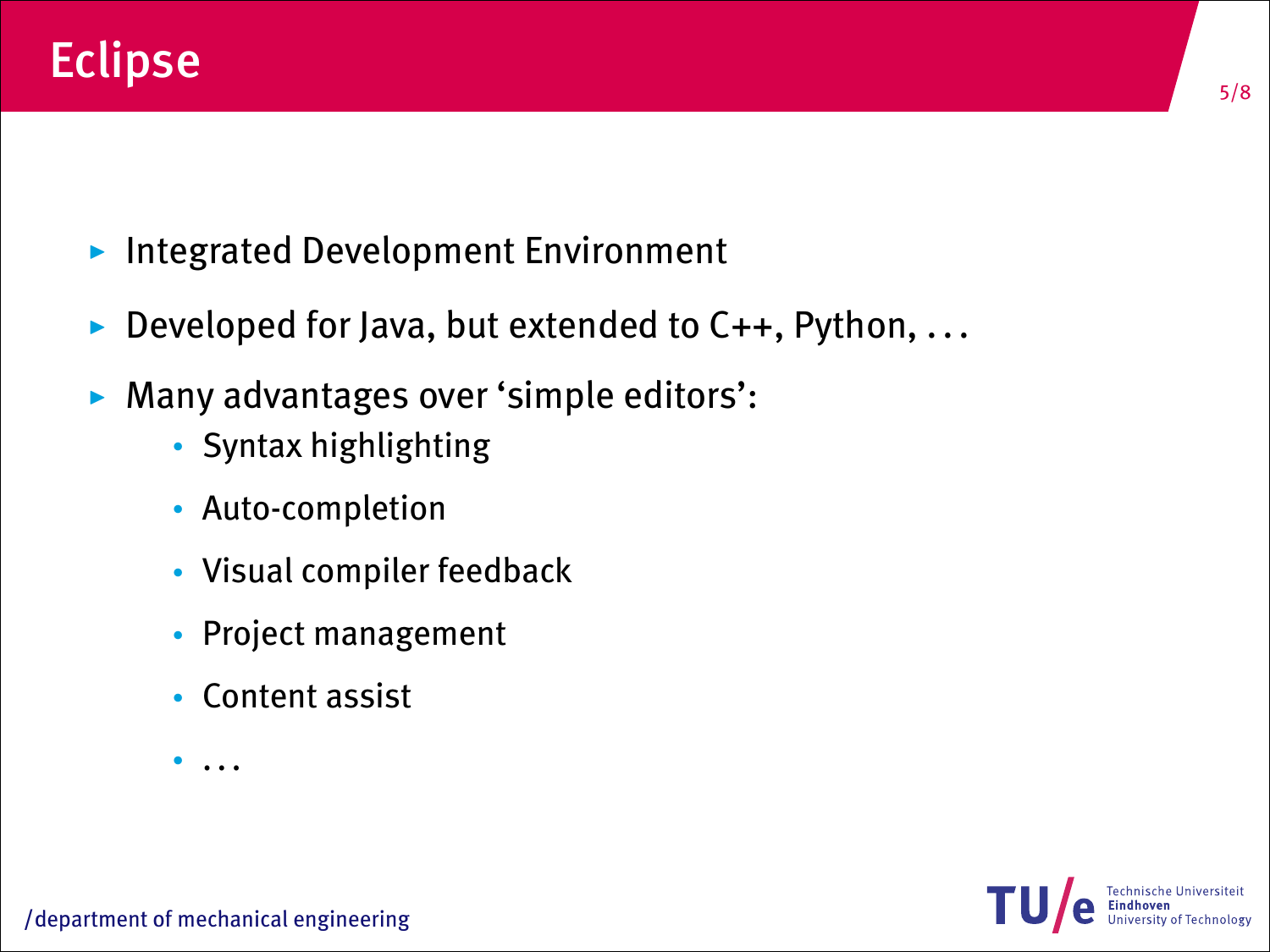- $\blacktriangleright$  Version Control System:
	- 'Manages files and directories, and the changes made to them, over time'
- $\blacktriangleright$  Use to store and maintain your code on the server
- $\triangleright$  Basic commands:
	- svn checkout <URL>
	- svn add <FILENAME / DIRECTORY>
	- svn commit -m '...message...'
	- svn status



/department of mechanical engineering

6/8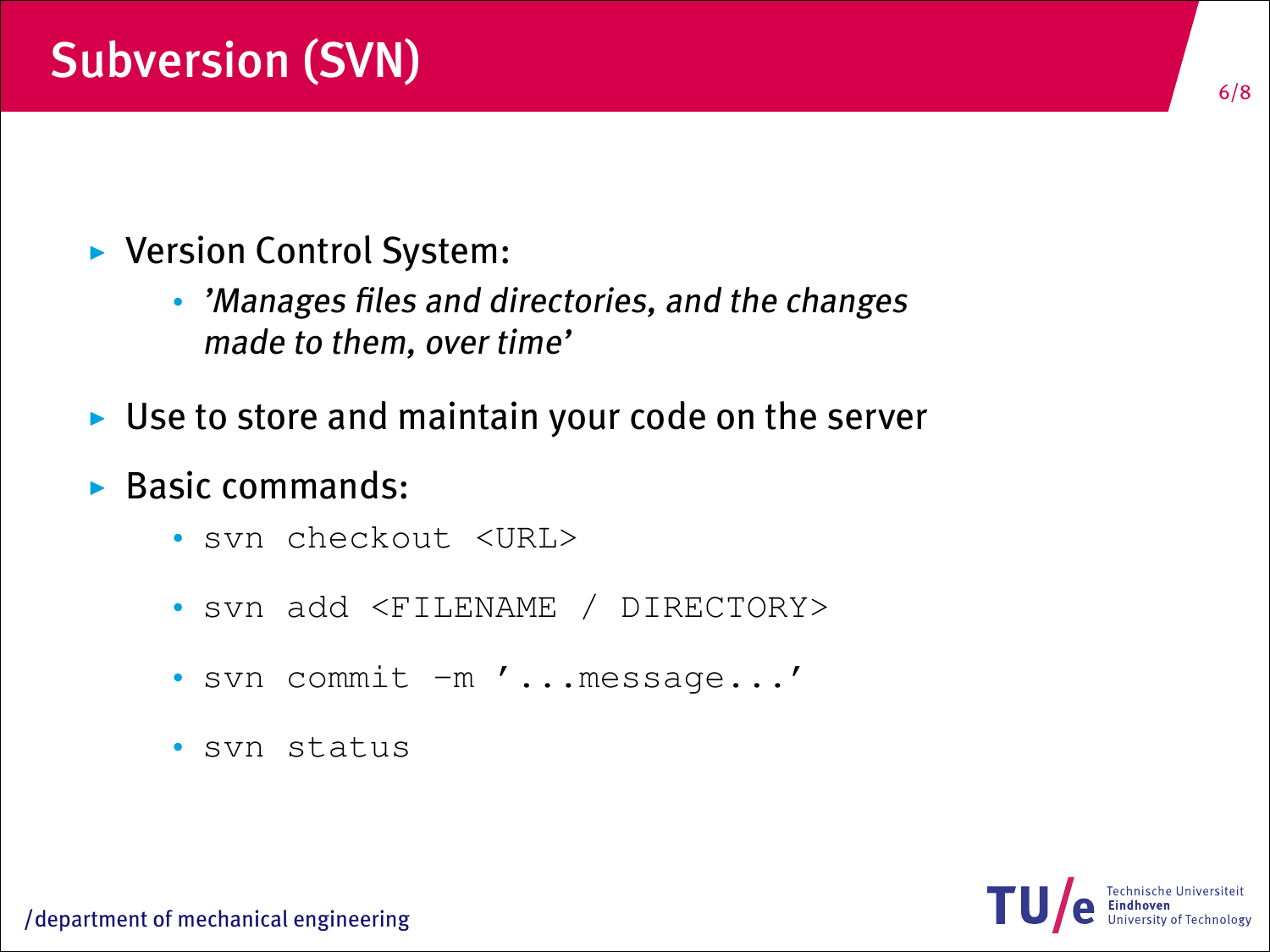## Wiki

#### $\blacktriangleright$  FMC Wiki:

- http://cstwiki.wtb.tue.nl /index.php?title=Embedded\_Motion\_Control
- Info on practical assignment, installation, getting started
- Log-in: student account



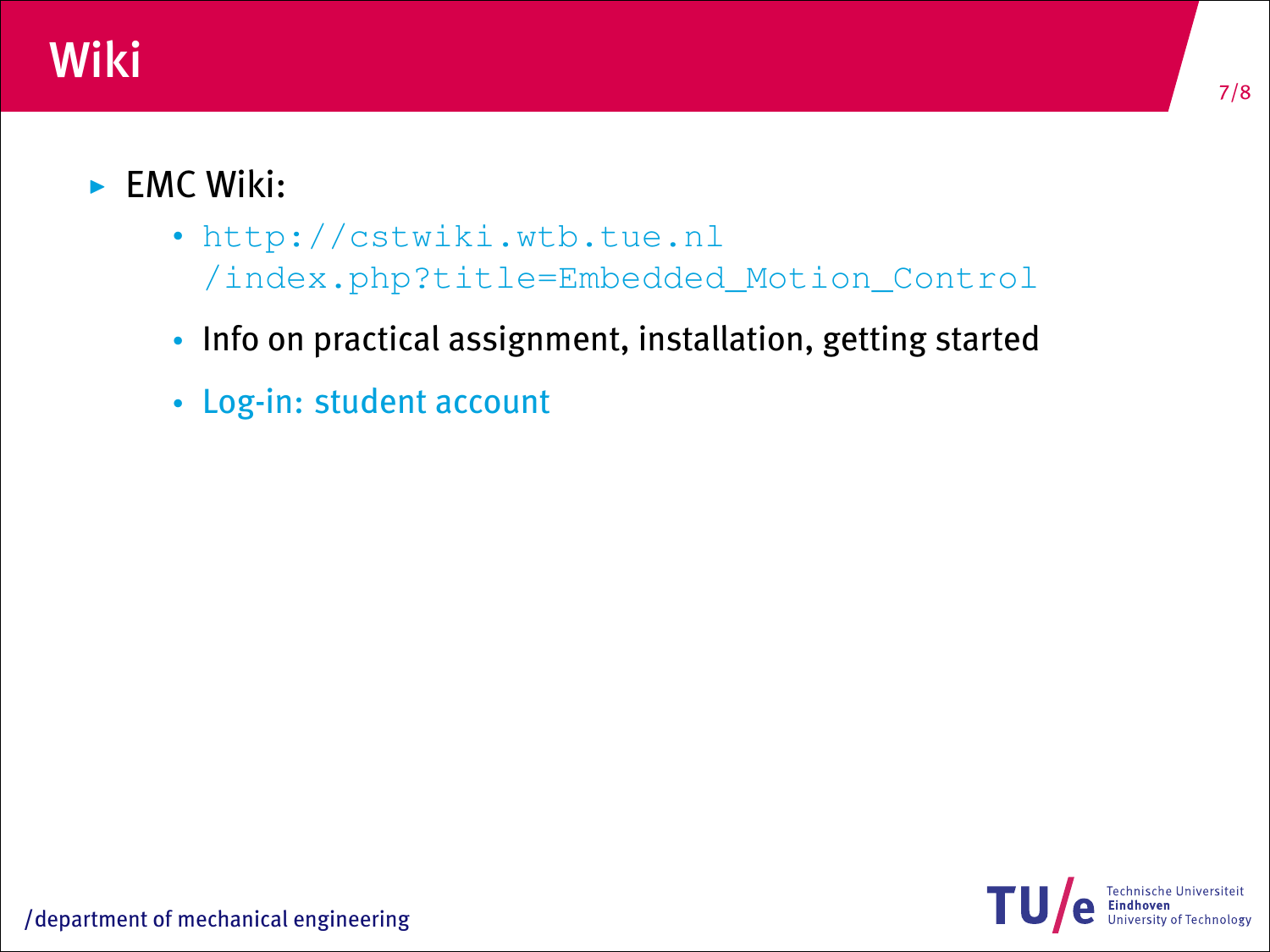## Wiki

#### $\blacktriangleright$  FMC Wiki:

- http://cstwiki.wtb.tue.nl /index.php?title=Embedded\_Motion\_Control
- Info on practical assignment, installation, getting started
- Log-in: student account
- $\triangleright$  Group pages on EMC Wiki:
	- Each group its own page
	- Update at least weekly

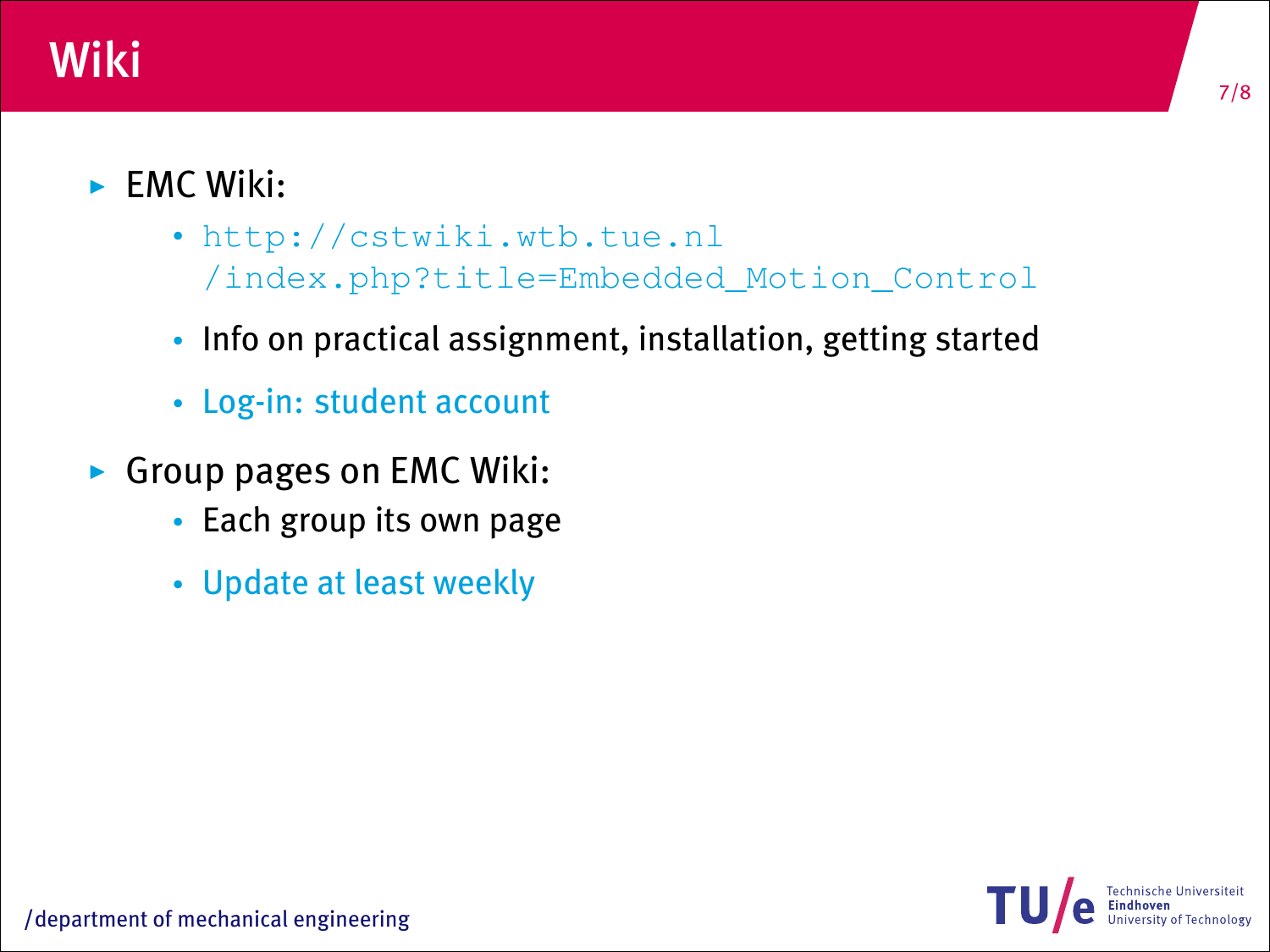## Wiki

#### $\blacktriangleright$  FMC Wiki:

- http://cstwiki.wtb.tue.nl /index.php?title=Embedded\_Motion\_Control
- Info on practical assignment, installation, getting started
- Log-in: student account
- $\triangleright$  Group pages on EMC Wiki:
	- Each group its own page
	- Update at least weekly
- **D** Overall use:
	- Everyone can edit
	- If you see a mistake: correct it
	- If you had a problem and know how to fix it: add it